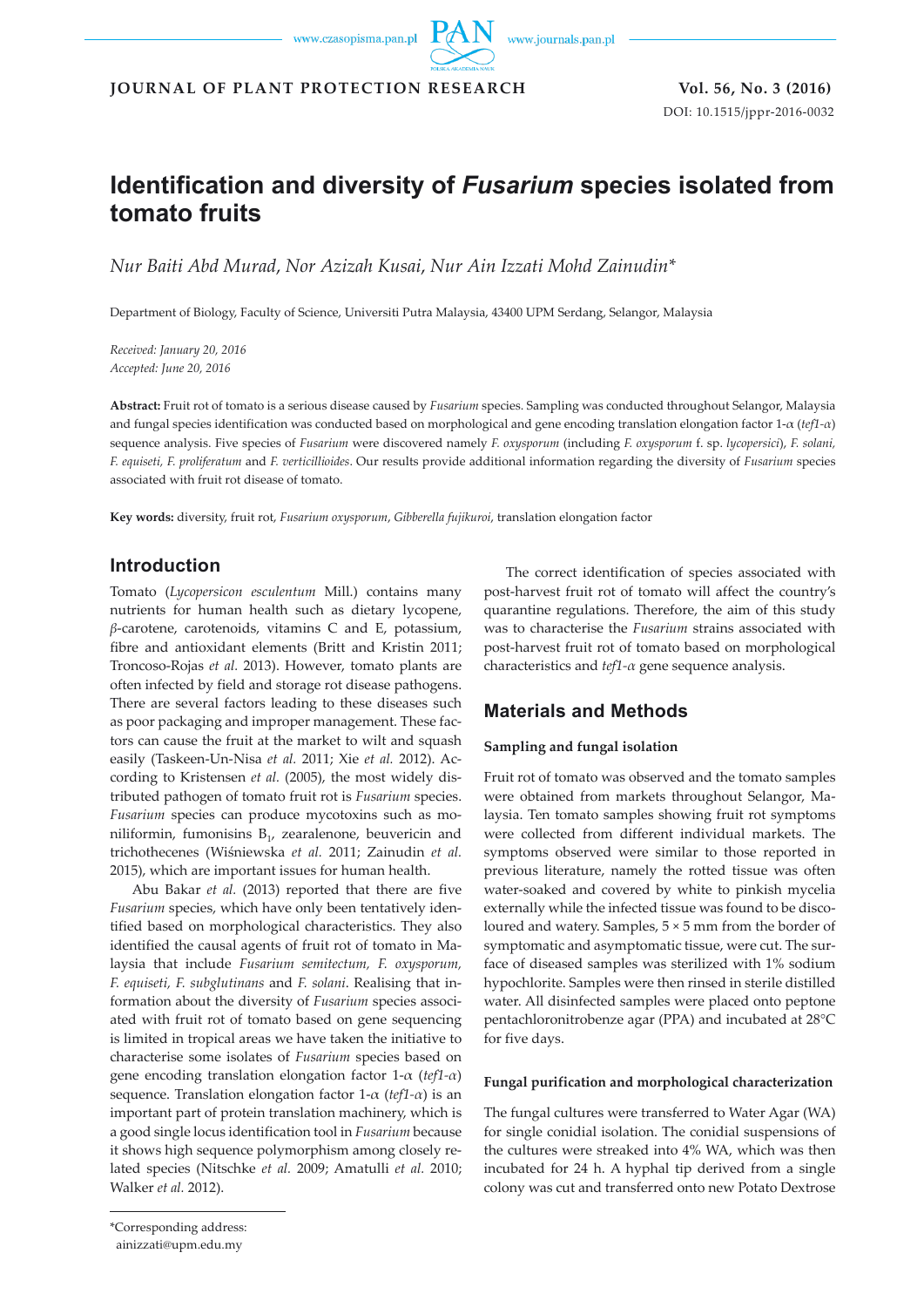

Agar (PDA), and then incubated for 7 days. Pure cultures of *Fusarium* isolates were subcultured and maintained as a conidial suspension in 25% glycerol of Complete Medium with Xylose (CMX) at –80°C.

All purified isolates were tentatively identified based on morphological characteristics. The isolates were cultured on PDA and incubated at 25°C with 12 h fluorescent light/12 h darkness for 7 days. Macroscopic characteristics, which were observed included colony features, color and growth rate. The pure isolates were also cultured on Carnation Leaf Agar (CLA). Microscopic characteristics such as conidia shape and size were examined using a microscope (Carl Zeiss, Germany) (Leslie and Summerell 2006).

## **DNA extraction and polymerase chain reaction (PCR) amplification**

DNA extraction was performed using the Ultra Clean® Microbial DNA isolation kit (MO-BIO, Carlsbad, CA, USA) according to the manufacturer's instructions. The PCR amplification of *tef1-α* was performed using a TProfessional Standard Thermocycler (Biometra Company); 25 µl reaction master mix that contained 5× PCR buffer,  $0.5 \mu M$  of primer, 0.2 mM dNTPs, 2.5 mM magnesium chloride (MgCl<sub>2</sub>),  $0.125$  unit of Taq Polymerase (Promega Corporation, 2012) and 20 ng of DNA template. A set of primers was used; EF1 (5'-ATGGGTAAGGAGGA-CAAGAC-3') and EF2 (5'-GGAAGTACCAGTGATCAT-GTT-3') to amplify 700 bp fragment (Geiser *et al.* 2004). The PCR cycling was conducted as follows: initial denaturation at 94°C for 85 s, followed by 35 cycles of denaturation at 95°C for 35 s, annealing at 57°C for 55 s, extension at 72°C for 90 s, final extension at 72°C for 10 min.

#### **Nucleotide sequencing and analysis**

Products of amplification were electrophoresed while the gels were stained with ethidium bromide (EtBr) and the DNA bands were visualised under ultraviolet (UV) light. The images were captured with DOC PRINT system (Vilber Lourmat, USA). Target DNA fragment band with sized 700 bp (Nitschke *et al.* 2009) was excised from the gel, followed by the purification of PCR products using QIAquick® Gel Extraction Kit (QIAGEN, USA) following the manufacturer's recommendations.

The purified PCR products were sequenced for the *tef1-α* gene region using ABI3730XL sequencer (MyTACG Bioscience Company, MY). The comparison between *tef1-α* gene sequence of analysed isolates and the sequences in GenBank was done using the Standard Nucleotide BLAST network services for similarities present in the National Centre for Biotechnology Information (NCBI) database (http://www.ncbi.nlm.nih.gov/). ClustalW in MEGA software version 6.06 was used to generate the consensus sequences for alignment (Tamura *et al.* 2013).

A phylogenetic tree was also generated using MEGA software analysis version 6.06. Maximum likelihood (ML) analysis was performed and the tree was built with Tamura-Nei model. One thousand bootstrap replicates were performed to assess the stability and robustness of each branch of the phylogenetic tree (Tamura *et al.* 2013). All assembled sequences were then deposited to Gene-Bank, NCBI (http://www.ncbi.nlm.nih.gov/). A *tef1-α* sequence of *Colletotrichum acutatum* (JQ958570) from Gen-Bank was used as an out-group and sequences of *tef1-α*

gene of *Fusarium* spp. from NCBI were used as references

# **Results**

#### **Morphological characteristics**

for the strains identified in this study.

Based on morphological characteristics, the most important features of *F. oxysporum* are the formation of macroconidia with short-medium length, thick-walled, curved dorsal curvature and a slightly straighter ventral surface, tapered and curved with hook apical cells and footshaped basal cells. Microconidia are oval to reniformshaped and frequently produced in alse heads mycelia on short monophialides. Other characteristics considered are white to pale violet of abundant mycelia and white tinged with purple pigments in the agar. Meanwhile, chlamydospores are oval, which were formed singly and in pairs terminally and intercalary with smooth and rough walls. Macroconidia were observed to obtain 3–5 septa, while microconidia have only 0–1 septum. No difference in morphological characteristics was observed among *F. oxysporum* races*.*

The most conspicuous microscopic feature of *F. solani* is its ability to produce 0–1 septum oval to reniformshaped microconidia in false heads mycelia that usually are borne on long monophialides. Macroconidia were found with 3–5 septa, having apical cells that are curved and rounded as well as foot-shaped basal cells. The colonies on PDA were white to cream coloured with sparse mycelia, which produced cream to light yellow pigments. Chlamydospores were found to be singly, intercalary and terminal.

*Fusarium proliferatum* produced thin-walled, slender and rather straight macroconidia. The apical cell was curved and usually formed with 3–5 septates. Microconidia were oval to obovoid-shaped and arose in false heads and moderate length chains. They were derived from monophialides and also polyphialides conidiogenous cells. Chlamydospores were absent in the culture of *F. proliferatum*. On PDA, *F. proliferatum* initially produced white aerial mycelia and became cottony with a light orange pigment.

Macroconidia of *F. verticillioides* were slender, slightly straight, thin-walled and typically formed with three septates. Their apical cell was blunted and barely notched on the basal cell. The microconidia were oval to obovoidshaped. Compared with cultures of *F. proliferatum, F. verticillioides* produced longer chains of microconidia, which also arose in false heads. Furthermore, the culture of *F. verticillioides* generated microconidia that were only derived from monophialides conidiogenous cells. No polyphialides were produced by *F. verticillioides. Fusarium verticillioides* culture did not produce chlamydospores. However, they produced swollen cells that can easily be misidentified as chlamydospores. The cultures were cottony flat, which initially grew as white mycelial growth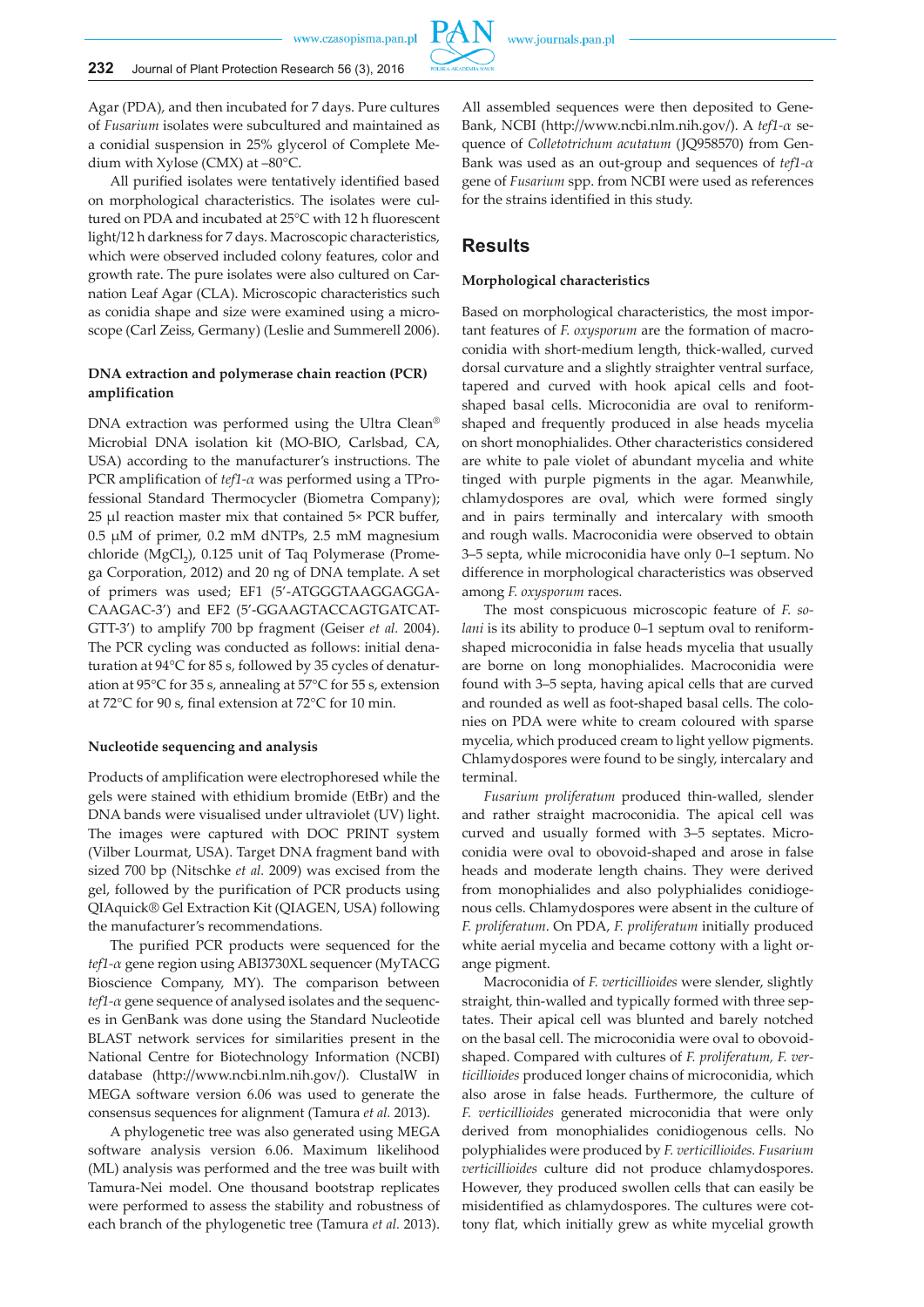$P_{\Lambda}$ 

and covered the PDA plate after nine days of incubation, with orange pigmentation.

The cultures of *F. equiseti* produced long macroconidia, thick-walled, sickle-shaped and curved dorsiventral curvature, tapered, whip-like apical cells and elongated footshaped basal cells. Meanwhile, the colonies produced abundant white and brown mycelia and pale brown pigments on PDA. Chlamydospores were found to be oval and formed singly, in pairs, in chains or in clumps. Furthermore, microconidia were formed in false heads.

## **Molecular characteristics, sequencing and phylogenetic analysis**

Species identification of *Fusarium* species was confirmed by the sequences of *tef1-α*. Results showed a clear single band that was amplified and corresponded to the expected molecular fragment size of the *tef1-α* region. No band was observed in the control, where DNA was replaced with water. These PCR amplification results made it possible to predict that all tested strains belonged to the genus *Fusarium*.

The Standard Nucleotide BLAST search for similarities showed that the similarity percentage of the strains ranged from 98 to 99%. The *tef1-α* sequence of all *Fusarium* strains were searched for homology sequences in GeneBank database. The similarities of *tef1-α* sequence of our strains with the sequences from the GeneBank used as references were supported by bootstrap values of more than 70% as stated in this study. All the analysed sequences data were deposited in the GeneBank database (Table 1). The phylogenetic tree was divided into

**Table 1.** List of *Fusarium* strains isolated from post-harvest fruit rot of tomato in Selangor, Malaysia analysed based on *tef1-α* gene sequence and pathogenicity test

| No.          | Strains number | Locations            | GeneBank<br>accession number | Species identification based<br>on $tef1-\alpha$ gene sequence |
|--------------|----------------|----------------------|------------------------------|----------------------------------------------------------------|
| $\mathbf{1}$ | <b>B616T</b>   | Serdang              | KM886217                     | F. solani                                                      |
| 2            | <b>B627T</b>   | Serdang              | KM886223                     | F. solani                                                      |
| 3            | <b>B664T</b>   | Serdang              | KM886218                     | F. solani                                                      |
| 4            | <b>B780T</b>   | Sungai Buloh         | KM886219                     | F. solani                                                      |
| 5            | <b>B684T</b>   | Kajang               | KM886224                     | F. solani                                                      |
| 6            | <b>B698T</b>   | Kajang               | KM886220                     | F. solani                                                      |
| 7            | <b>B777T</b>   | Sungai Buloh         | KM886221                     | F. solani                                                      |
| 8            | <b>B722T</b>   | Semenyih             | KM886222                     | F. solani                                                      |
| 9            | <b>B702T</b>   | Kajang               | KM886226                     | F. solani                                                      |
| 10           | <b>B752T</b>   | <b>Bandar Sunway</b> | KM886227                     | F. solani                                                      |
| 11           | B1349T         | Serdang              | KM886212                     | F. equiseti                                                    |
| 12           | <b>B1350T</b>  | Serdang              | KM886225                     | F. solani                                                      |
| 13           | B1351T         | Ampang               | KM886229                     | F. solani                                                      |
| 14           | <b>B1352T</b>  | Ampang               | KM886230                     | F. solani                                                      |
| 15           | B1353T         | Ampang               | KM886231                     | F. solani                                                      |
| 16           | <b>B1354T</b>  | Kajang               | KM886232                     | F. solani                                                      |
| 17           | B1355T         | Ampang               | KM886233                     | F. solani                                                      |
| 18           | B1356T         | Kajang               | KM886228                     | F. solani                                                      |
| 19           | <b>B633T</b>   | Serdang              | KM886238                     | F. oxysporum f. sp. lycopersici                                |
| 20           | <b>B645T</b>   | Serdang              | KM886239                     | F. oxysporum f. sp. lycopersici                                |
| 21           | <b>B688T</b>   | Kajang               | KM873335                     | F. oxysporum                                                   |
| 22           | <b>B696T</b>   | Kajang               | KM873336                     | F. oxysporum                                                   |
| 23           | <b>B711T</b>   | Kajang               | KM886241                     | F. oxysporum f. sp. lycopersici                                |
| 24           | <b>B713T</b>   | Kajang               | KM886240                     | F. oxysporum f. sp. lycopersici                                |
| 25           | <b>B717T</b>   | Semenyih             | KM886236                     | F. oxysporum f. sp. lycopersici                                |
| 26           | <b>B718T</b>   | Semenyih             | KM886237                     | F. oxysporum f. sp. lycopersici                                |
| 27           | <b>B725T</b>   | Puchong              | KM886213                     | F. oxysporum                                                   |
| 28           | <b>B635T</b>   | Serdang              | KM873337                     | F. oxysporum                                                   |
| 29           | <b>B622T</b>   | Serdang              | KM886215                     | F. oxysporum                                                   |
| 30           | <b>B695T</b>   | Serdang              | KM886216                     | F. oxysporum                                                   |
| 31           | <b>B1358T</b>  | Selayang             | KM886214                     | F. oxysporum                                                   |
| 32           | B1357T         | Serdang              | KM873334                     | F. proliferatum                                                |
| 33           | B1359T         | Selayang             | KM886234                     | F. verticillioides                                             |
| 34           | <b>B1360T</b>  | Selayang             | KM886235                     | F. verticillioides                                             |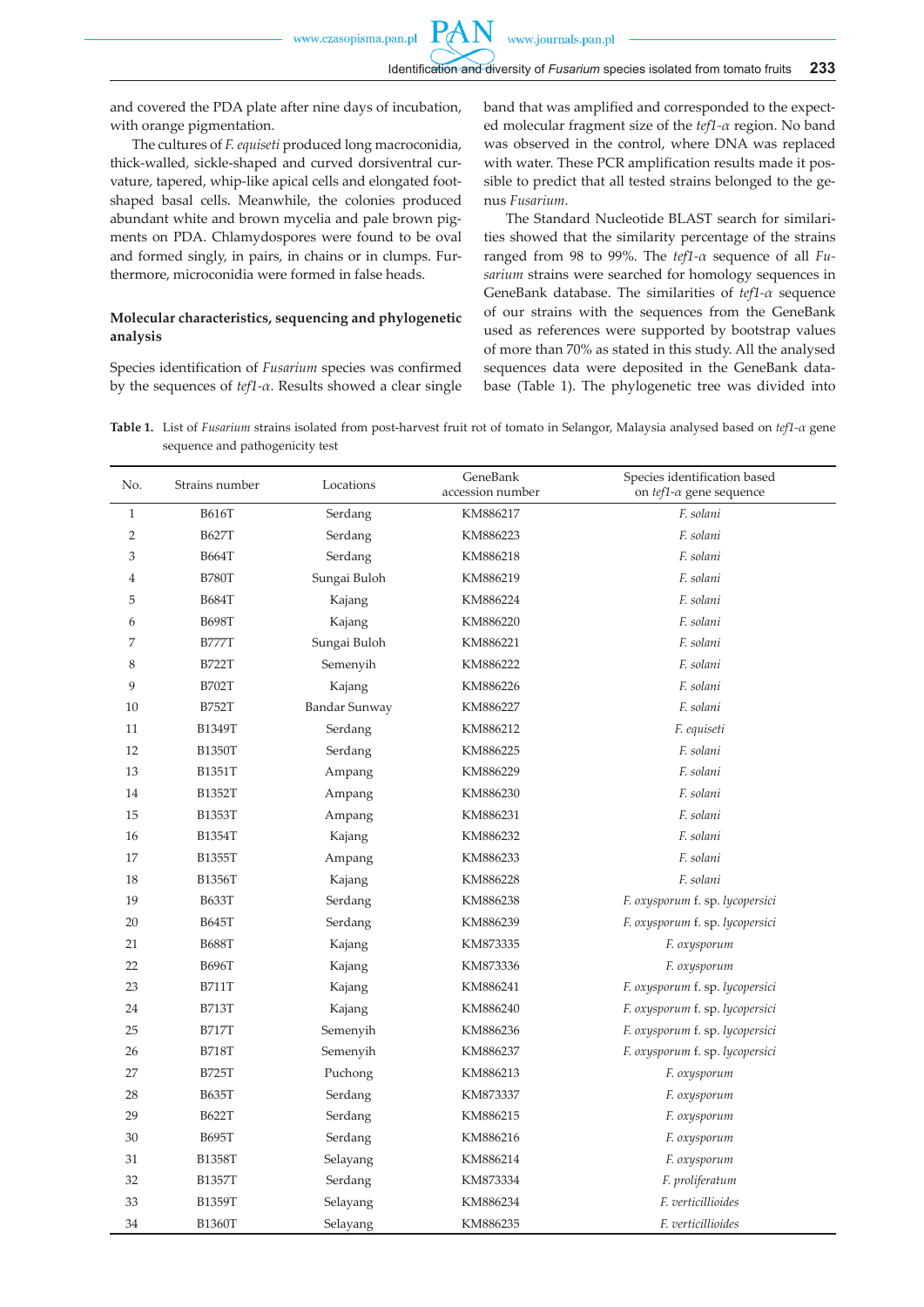







**Fig. 1.** Phylogenetic tree showing the relationship of 34 *Fusarium* species strains based on *tef1-α* gene sequence using the maximum likelihood method. The percentage of replicate trees in which the linked taxa clustered together in the bootstrap test (1,000 replicates). The bootstraps values > 70% were shown next to the branches. Accession numbers of FOLR2 (DQ837692), NRRL 52691 (JF740776), NRRL 43545 (EF452971), K311 (KF562131), Q12002 (KF208617) and NRRL 52689 (JF740774). *Colletotrichum acutatum* was used as an out-group. I, II, III – clades; A, B, C – subclades

three main clades, known as I, II and III (Fig. 1). Clade I shows that all the strains demonstrated high similarities of *tef1-α* gene sequence to each other and to the referred *F. solani* (NRRL52689). All strains were well supported by the strongest bootstrap value of 100%. On the other hand, Clade II that consists of only single strain B1349T also gave high similarity of *tef1-α* gene sequence to the referred *F. equiseti* (Q12002) from NCBI and was supported by the strongest bootstrap value of 100%. Furthermore, Clade III contains three subclades of A, B and C. Strains grouped in subclade A have high similarities of *tef1-α* gene sequence to each other and to the control strains of *F. oxysporum* (NRRL52691) and *F. oxysporum* f. sp. *lycopersici* (FOLR2). In this analysis, subclade A was supported by the bootstrap value of 76%. This also includes six strains namely B713T, B711T, B718T, B717T, B645T and B633T that belong to the *formae speciales* of *lycopersici* supported by the bootstrap value of 87%. Subclade B contains only a single strain B1357T, which also gave high similarity of *tef1-α* sequence to the referred *F. proliferatum* (NRRL43545) that was supported by the strongest bootstrap value of 100%. Morphology characters confirmed the species identity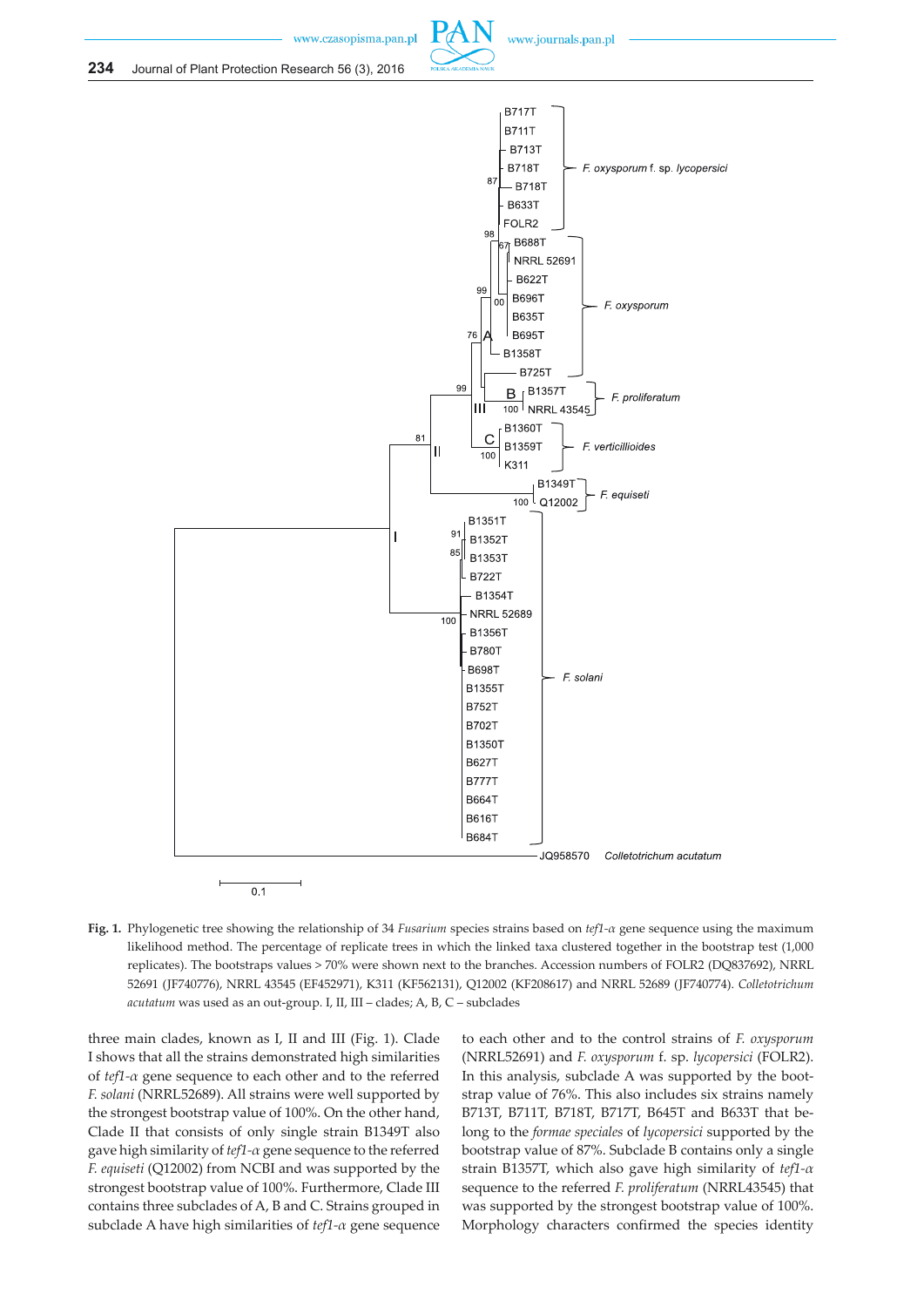PA

of isolate B725T since it was grouped separately from other isolates of *F. oxysporum*. Moreover, subclade C that comprises two strains, B1360T and B1359T also gave the strongest bootstrap value of 100%, which referred with *F. verticillioides* (K311).

# **Discussion**

In the present study, a combination of morphology and *tef1-α* gene sequencing were used to identify the isolates into species levels. Six isolates were identified into *formae speciales* based on *tef1-α* gene sequence. There are limits to the use of morphological characters for identification of species in *Gibberella fujikuroi* species complex and *F. oxysporum* as some species may share similar morphological characteristics, for example *F. proliferatum* and *F. verticillioides*. This study provides an update regarding the diversity of *Fusarium* species associated with fruit rot of tomato. Abu Bakar *et al.* (2013) identified five species of *Fusarium* associated with fruit rot disease of tomato in Malaysia, which are *F. oxysporum, F. solani, F. semitectum, F. subglutinans* and *F. equiseti*. However, in this study, we isolated and identified two other species: *F. proliferatum* and *F. verticillioides*.

Based on morphological characteristics, *F. proliferatum* is most likely to be confused with *F. verticillioides* where they may be found in chains of varying length (Leslie and Summerell 2006). Moreover, relying only on the presence of polyphialides is not rigid enough evidence to differentiate *F. proliferatum* and *F. verticillioides*. Misidentification between these two species of *Fusarium* often occurs since they have similar pigmentation, shape of macroconidia and microconidia and the formation of a false head. Thus, a molecular method, was used to differentiate DNA sequences of gene, to support morphological identification between *F. proliferatum* and *F. verticillioides*. This also happens in the identification of *F. oxysporum* isolates into *formae speciales*. Many *F. oxysporum* isolates appear to be host specific (Leslie and Summerell 2006). Over 100 *formae speciales* and races of *F. oxysporum* have been described. In this study, we found six isolates which belonged to *F. oxysporum* f. sp*. lycopersici*.

Based on the generated phylogenetic tree in this study, *F. oxysporum* including *F. oxysporum* f. sp*. lycopersici, F. verticillioides* and *F. proliferatum* were grouped in Clade III, which was named the *Gibberella* clade that further divided into two different sections, where, *F. oxysporum* was located in section Elegans, while the *F. verticillioides* and *F. proliferatum* were located in section Liseola. They were then grouped into different subclades as A, B, and C, respectively. For Clade I and II, *F. equiseti* and *F. solani* have singly occurred without any subclade grouping. However, the subclades grouping in Clade III showed that the *F. oxysporum*, *F. verticillioides* and *F. proliferatum* are not closely related to each other since they are from a different *Fusarium* species complex. *Fusarium oxysporum* is a member of the *F. oxysporum* species complex, while *F. verticillioides* and *F. proliferatum* are members of the *Gibberella fujikuroi* species complex (GFC) (Kvas *et al.* 2009). Even though *F. verticillioides* and *F. proliferatum* are in the same section of Liseola, based on the generated tree, they were formed by two separated subclades. The GFC is made-up of three different clades known as Asian, American and African clades. On the other hand, *F. verticillioides* is from the African clade, while *F. proliferatum* is from the Asian clade as stated in the previous study conducted by Kvas *et al.* (2009).

In addition, Geiser *et al.* (2004) also classified *F. verticillioides* and *F. proliferatum* as GFC, while the other *Fusarium* species as the member of respective species complex where *F. oxysporum* is *F. oxysporum* and relatives' species complex, *F. solani* is a member of the *F. solani* species complex and *F. equiseti* is a member of the *F. equiseti* species complex. These findings are consistent with the previous study conducted by Watanabe *et al.* (2011), which reported that *F. oxysporum, F. verticillioides* and *F. proliferatum* are in the same clade (*Gibberella*), but in different sections of Elegans and Liseola, respectively. Whereas *F. solani* and *F. equiseti* are in two other clades as well as in a different section of Martiella and Ventricosum, and Gibbosum when referring to their ML tree of *Fusarium* genus and related genera inferred from the combined sequences of rDNA cluster and the *β*-tub and *tef*1-α genes. Many taxonomic studies based on morphological characteristics have reported that some "sections" including closely related species share some "synapomorphic" character states. Nitschke *et al.* (2009) also stated in the resulting dendrogram of their study that the *F. oxysporum, F. proliferatum* and *F. verticillioides* are grouped in the same cluster or clade.

As for the *F. solani* and *F. equiseti*, they are totally unrelated to the other three *Fusarium* species in Clade III since they are clearly located in different clades, which are Clade I (section Martiella and Ventricosum) and II (section Gibbosum), respectively. Furthermore, both *Fusarium* species are from different species complexes, where *F. solani* is a member of *F. solani* species complex, while *F. equiseti* is a member of other lineages of the *F. equiseti* species complex.

#### **Acknowledgements**

We thank Mrs. Nor Hidayah Husain for technical assistance. This work was partially supported by Research University Grant Scheme (RUGS) to Nur Ain Izzati Mohd Zainudin. Nur Baiti Abd Murad and Nor Azizah Kusai have received scholarship from the Graduate Research Found of University Putra Malaysia (UPM).

## **References**

- Abu Bakar A.I., Nur Ain Izzati M.Z., Umi Kalsom Y. 2013. Diversity of *Fusarium* species associated with post-harvest fruit rot disease of tomato. Sains Malaysiana 42 (7): 911–920.
- Amatulli M.T., Spadaro D., Gullino M.L., Garibaldi A. 2010. Molecular identification of *Fusarium* spp. associated with bakanae disease of rice in Italy and assessment of their pathogenicity. Plant Pathology 59 (5): 839–844.
- Britt B.F., Kristin R. 2011. Tomato consumption and health: Emerging benefits. American Journal of Lifestyle Medicine 5 (2): 182–191.